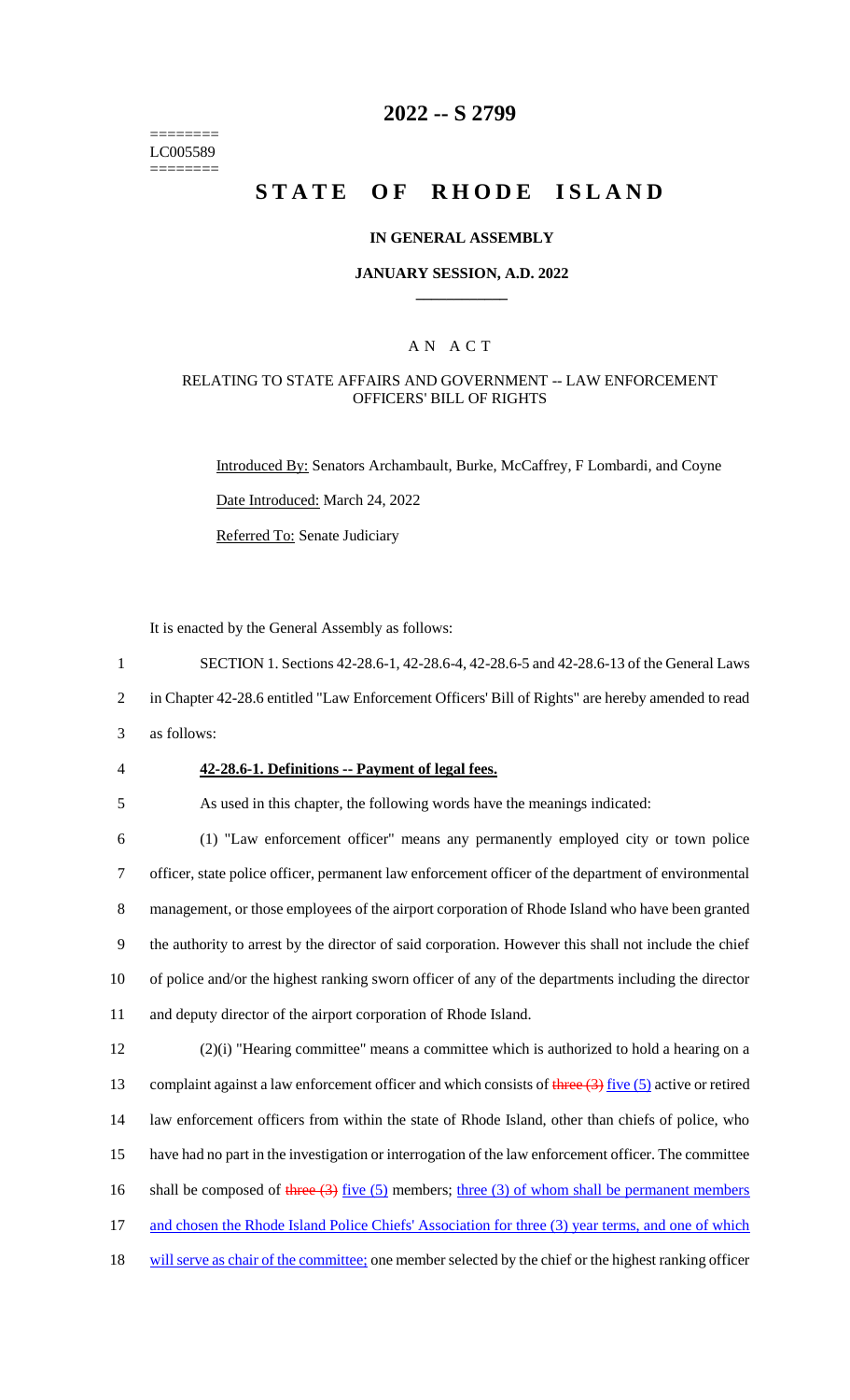1 of the law enforcement agency of which the accused officer is a member, and, one member selected 2 by the aggrieved law enforcement officer and the third member shall be selected by the other two (2) members. In the event that the other two (2) members are unable to agree within five (5) days, 4 then either member will make application to the presiding justice of the superior court and the presiding justice shall appoint the third member who shall be an active law enforcement officer. Upon written application by a majority of the hearing committee, the presiding justice, in his or her discretion, may also appoint legal counsel to assist the hearing committee. (ii) The law enforcement agency and the law enforcement officer under investigation shall each be responsible to pay fifty percent (50%) of the legal fee of the appointed legal counsel for

 the hearing committee; provided, however, that on motion made by either party, the presiding justice shall have the authority to make a different disposition as to what each party is required to 12 pay toward the appointed legal counsel's legal fee.

 (3) "Hearing" means any meeting in the course of an investigatory proceeding, other than an interrogation at which no testimony is taken under oath, conducted by a hearing committee for the purpose of taking or adducing testimony or receiving evidence.

# **42-28.6-4. Right to hearing -- Notice request for hearing -- Selection of hearing committee.**

 (a) If the investigation or interrogation of a law enforcement officer results in the recommendation of some action, such as demotion, transfer, dismissal, loss of pay, reassignment, or similar action which would be considered a punitive measure, then, before taking such action, the law enforcement agency shall give notice to the law enforcement officer that he or she is entitled to a hearing on the issues by a hearing committee. The law enforcement officer may be relieved of duty subject to § 42-28.6-13 of this chapter, and shall receive all ordinary pay and benefits as he or she would have if he or she were not charged.

 Disciplinary action for violation(s) of departmental rules and/or regulations shall not be instituted against a law enforcement officer under this chapter more than three (3) years after such incident, except where such incident involves a potential criminal offense, in which case disciplinary action under this chapter may be instituted at any time within the statutory period of limitations for such offense.

 (b) Notice under this section shall be in writing and shall inform the law enforcement officer of the following:

 (i) The nature of the charge(s) against him or her and, if known, the date(s) of the alleged offense(s);

(ii) The recommended penalty;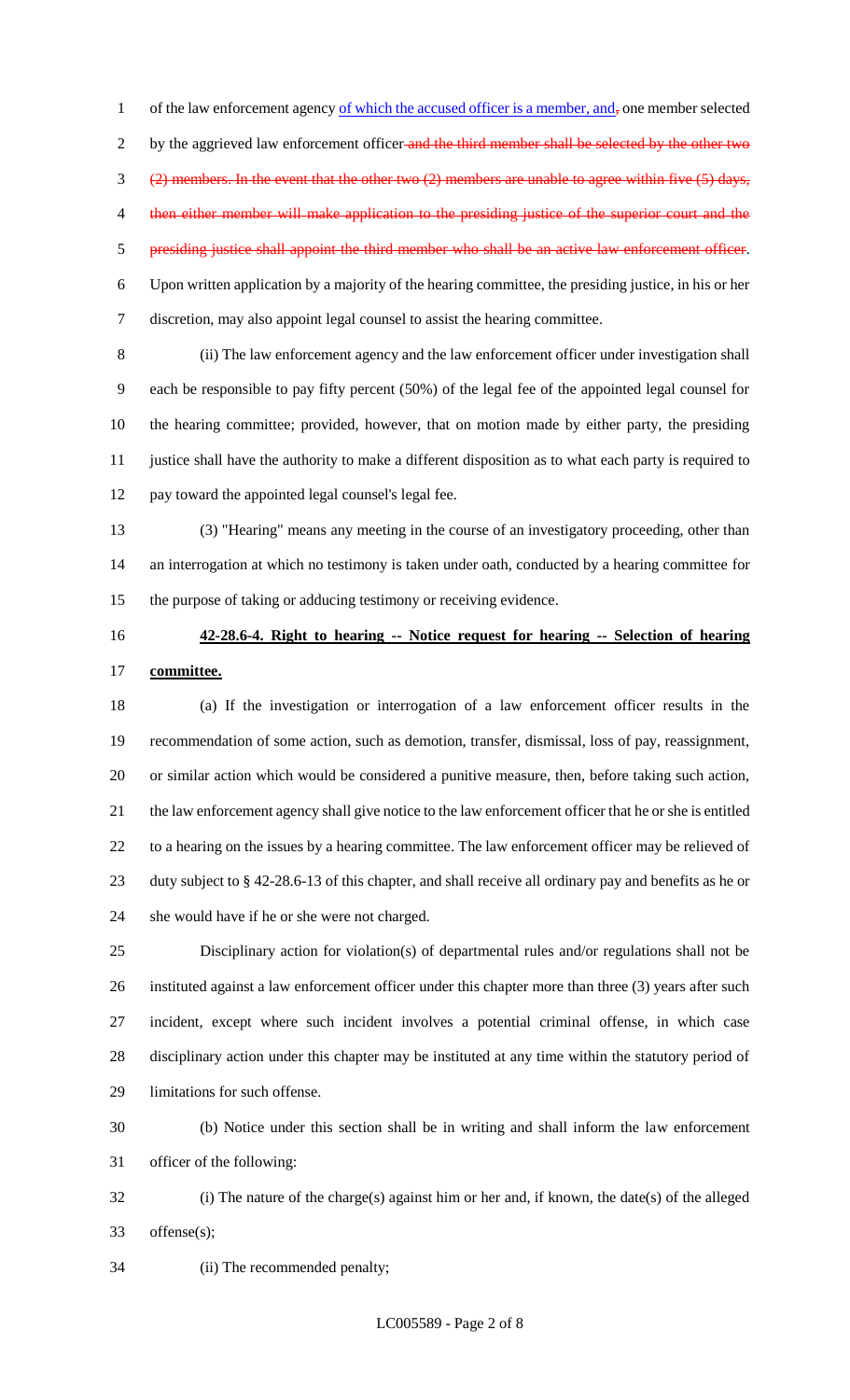- (iii) The fact that he or she has five (5) days from receipt of the notice within which to submit a written request for a hearing; and
- (iv) The name and address of the officer to whom a written request for a hearing (and other related written communications) should be addressed.
- (c) The law enforcement officer shall, within five (5) days of his or her receipt of notice given pursuant to subsection (b) herein, file a written request for hearing with the officer designated in accordance with subdivision (b)(iv). Failure to file a written request for a hearing shall constitute a waiver of his or her right to a hearing under this chapter; provided, however, that the presiding justice of the superior court, upon petition and for good cause shown, may permit the filing of an untimely request for hearing.

 (d) The law enforcement officer shall provide the charging law enforcement agency with the name of one active or retired law enforcement officer to serve on the hearing committee, within five (5) days of the filing of his or her request for a hearing. Failure by the law enforcement officer to file his or her filing committee selection within the time period shall constitute a waiver of his or her right to a hearing under this chapter; provided, however, that the presiding justice of the superior court, upon petition and for good cause shown, may permit the filing of an untimely hearing committee selection by the officer. The charging law enforcement agency may impose the recommended penalty during the pendency of any such petition.

 (e) The charging law enforcement agency shall provide the law enforcement officer with the name of one active or retired law enforcement officer to serve on the hearing committee, within five (5) days of its receipt of the officer's request for a hearing. Failure by the charging law enforcement agency to file its hearing committee selection within that time period shall constitute a dismissal of all charges against the law enforcement officer, with prejudice; provided, however, that the presiding justice of the superior court, upon petition and for good cause shown, and permit the filing of an untimely hearing committee selection by the agency. Except as expressly provided in § 42-28.6-13 of this chapter, no disciplinary action shall be taken against the officer by virtue of the stated charges during the pendency of any such petition.

- 28 (f) Within five (5) days of the charging law enforcement agency's selection of a hearing 29 committee member, the hearing committee members selected by the officer and by the agency shall:
- (i) Jointly select a third hearing committee member, who shall serve as chairperson of the hearing committee;
- (ii) Petition the presiding justice of the superior court to select a third hearing committee member, who shall be an active law enforcement officer, and who shall serve as chairperson of the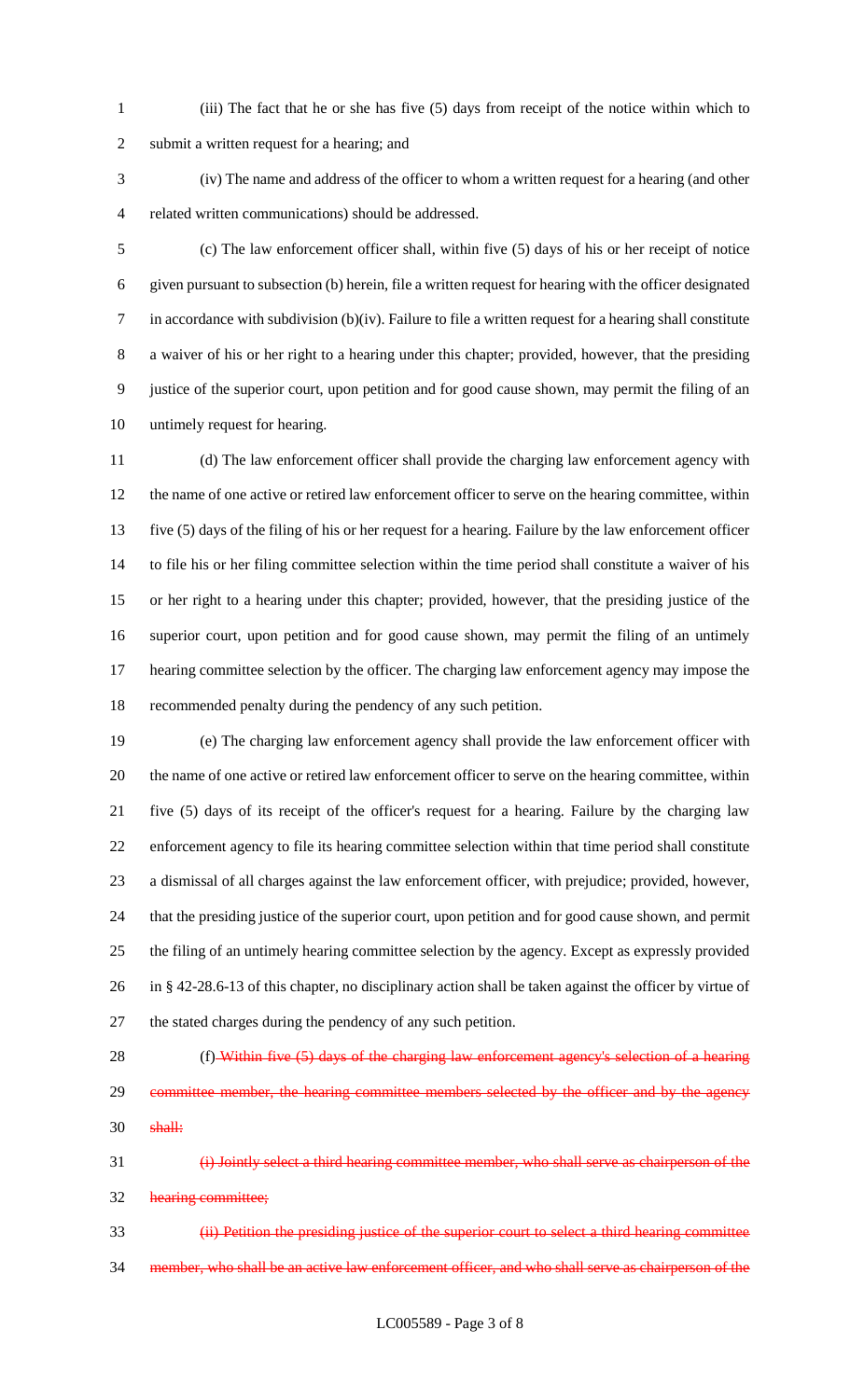hearing committee; or

 (iii) Agree to an extension of time, not to exceed thirty (30) days, for the selection of a third hearing committee member. (g) Law enforcement officers selected to serve on a hearing committee under this chapter,

5 including those permanent members, shall be relieved of duty for each day of actual hearing and shall be compensated by their respective agencies at their ordinary daily rate of pay for each day actually spent in the conduct of the hearing hereunder.

 (h) Two (2) lists of active police officers available to serve as chairpersons of hearing committees under this chapter shall be provided annually to the presiding justice of the superior 10 court. One list shall be provided by the Rhode Island Police Chiefs' Association; the other shall be 11 appointed, jointly, by the Fraternal Order of Police and the International Brotherhood of Police Officers. In selecting officers to serve as chairpersons of hearing committees under this chapter, 13 the presiding justice shall alternate between the two (2) lists so provided.

 (i) Whenever a law enforcement officer faces disciplinary action as a result of criminal 15 charges, the provisions of subsections (c), (d), and (e) and  $(f)$  shall be suspended pending the adjudication of said criminal charges.

#### **42-28.6-5. Conduct of hearing.**

 (a) The hearing shall be conducted by the hearing committee selected in accordance with § 42-28.6-4 of this chapter. Both the law enforcement agency and the law enforcement officer shall be given ample opportunity to present evidence and argument with respect to the issues involved. Both may be represented by counsel.

22 (b) The hearing shall be convened at the call of the chair; shall commence within thirty  $23 \left( \frac{30}{20} \right)$  fifteen (15) days after the selection of a chairperson of the hearing committee; and shall be 24 completed within sixty (60) thirty (30) days of the commencement of the hearing. The hearing committee shall render a written decision within thirty (30) days after the conclusion of the hearing. The time limits established in this subsection may be extended by the presiding justice of the superior court for good cause shown.

- 
- 
- (c) Not less than ten (10) days prior to the hearing date, the charging law enforcement agency shall provide to the law enforcement officer:
- (i) A list of all witnesses, known to the agency at that time, to be called by the agency to
- testify at the hearing;
- (ii) Copies of all written and/or recorded statements by such witnesses in the possession of the agency; and

(iii) A list of all documents and other items to be offered as evidence at the hearing.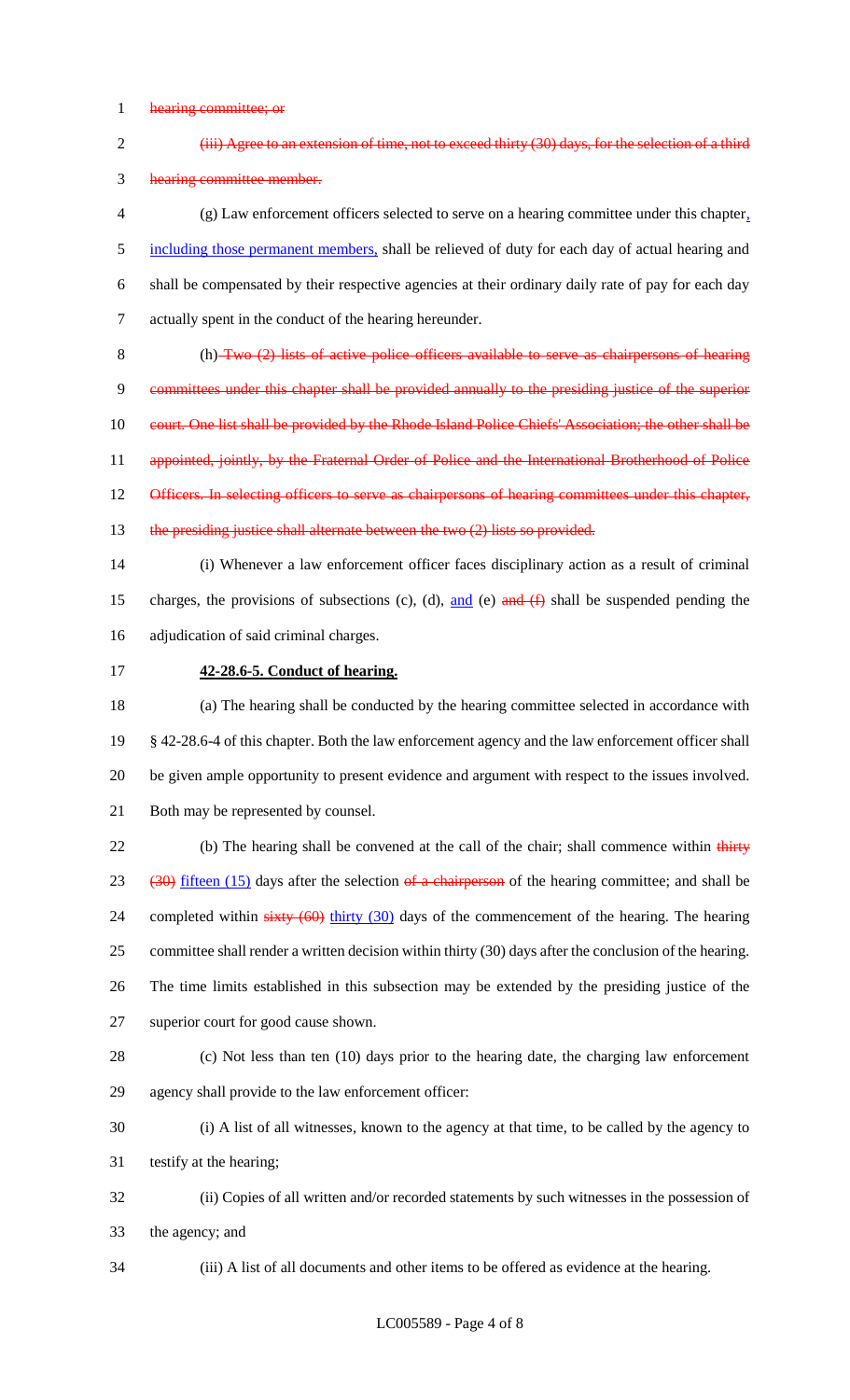(d) Not less than five (5) days prior to the hearing date, the law enforcement officer shall provide to the charging law enforcement agency a list of all witnesses, known to the officer at that time, to be called by the officer to testify at the hearing.

 (e) Failure by either party to comply with the provisions of subsections (c) and (d) of this section shall result in the exclusion from the record of the hearing of testimony and/or evidence not timely disclosed in accordance with those subsections.

#### **42-28.6-13. Suspensions.**

 (a) The provisions of this chapter are not intended to prohibit suspensions by the chief or the highest ranking officer of the law enforcement agency.

10 (b) Summary punishment of  $\frac{1}{2}$  five (5) days' suspension without pay may be imposed for minor violations of departmental rules and regulations. Appeals of suspension under this subsection shall be subject to the grievance provisions of any applicable collective bargaining agreement.

 (c) Suspension may be imposed by the chief or the highest ranking sworn officer of the law enforcement agency when the law enforcement officer is under investigation for a criminal felony matter. Any suspension shall consist of the law enforcement officer being relieved of duty, and he or she shall receive all ordinary pay and benefits as he or she would receive if he or she were not suspended. Suspension under this subsection shall not exceed one hundred eighty (180) days.

 (d) Suspension may be imposed by the chief or highest ranking sworn officer of the law enforcement agency when the law enforcement officer in under investigation for a misdemeanor criminal matter. Any such suspension shall consist of the law enforcement officer being relieved of duty, and he or she shall receive all ordinary pay and benefits as he or she would receive if he or she were not suspended. Suspension under this subsection shall not exceed thirty (30) days; provided, however, that if an officer is charged with a misdemeanor offense the chief or highest ranking sworn officer of the law enforcement agency may continue said suspension with pay up to a total of one hundred and eighty (180) days. If the disposition of the criminal matter does not take place within one hundred eighty (180) days of the commencement of such suspension, the law enforcement officer may be suspended without pay and benefits; provided, however, that the officer's entitlement to such medical insurance, dental insurance, disability insurance and life insurance as is available to all other officers within the agency shall not be suspended. The law enforcement officer may petition the presiding justice of the superior court for a stay of the suspension without pay, and such stay shall be granted upon a showing that said delay in the criminal disposition was outside the law enforcement officer's control. In the event the law enforcement officer is acquitted of any misdemeanor related thereto, the officer shall be forthwith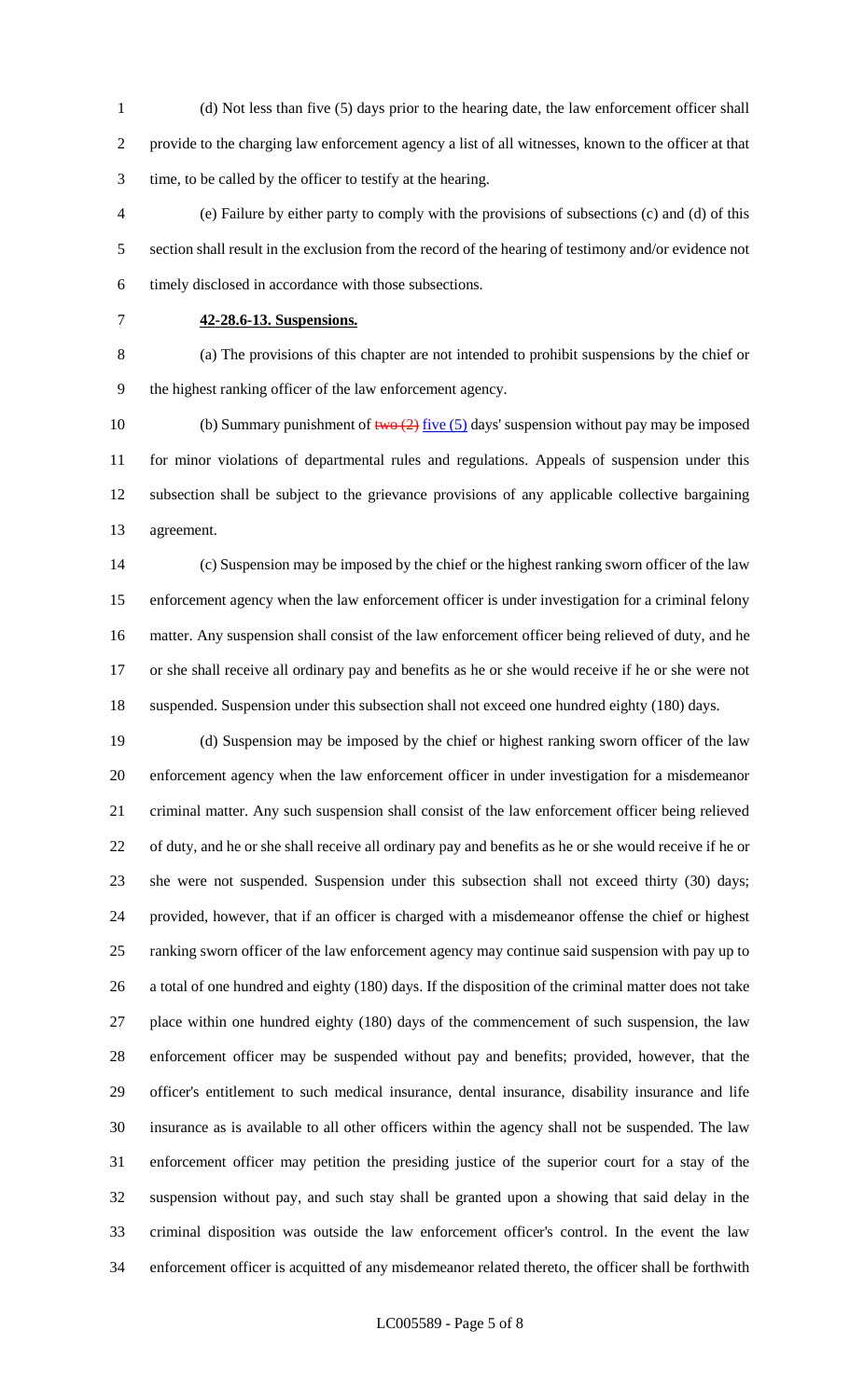reinstated and reimbursed all salary and benefits that have not been paid during the suspension

period.

 (e) Suspension may be imposed by the chief or highest ranking sworn officer of the law enforcement agency when the law enforcement officer is under investigation for a noncriminal matter. Any such suspension shall consist of the law enforcement officer being relieved of duty, and he or she shall receive all ordinary pay and benefits as he or she would receive if he or she were not suspended. Suspension under this subsection shall not exceed fifteen (15) days or any other time frame established under the provisions of any applicable collective bargaining agreement.

 (f) Suspension may be imposed by the chief or highest ranking sworn officer of the law 10 enforcement agency upon receipt of notice or disciplinary action in accordance with § 42-28.6-4(b) of this chapter in which termination or demotion is the recommended punishment. Any such suspension shall consist of the law enforcement officer being relieved of duty, and he or she shall receive all ordinary pay and benefits as he or she would receive if he or she were not so suspended. (g) Any law enforcement officer who is charged, indicted or informed against for a felony 15 or who is convicted of and incarcerated for a misdemeanor may be shall be suspended without pay 16 and benefits at the discretion of the agency or chief or highest ranking sworn officers; provided, however, that the officer's entitlement to medical insurance, dental insurance, disability insurance and life insurance as is available to all other officers within the agency shall not be suspended. In the event that the law enforcement officer is acquitted of any felony related thereto, the officer shall be reinstated and reimbursed forthwith for all salary and benefits that have not been paid during the suspension period.

 (h) Any law enforcement officer who is convicted of a felony shall, pending the prosecution of an appeal, be suspended without pay and benefits; provided, however, that the officer's entitlement to such medical insurance, dental insurance, disability insurance and life insurance as is available to all other officers within the agency shall not be suspended. Whenever, upon appeal, such conviction is reversed, the suspension under this subsection shall terminate and the law enforcement officer shall forthwith be paid the salary and benefits that would have been paid to him or her during that period of suspension.

 (i) Any law enforcement officer who pleads guilty or no contest to a felony charge or whose conviction of a felony has, after or in the absence of a timely appeal, become final may be dismissed by the law enforcement agency and, in the event of such dismissal, other provisions of this chapter shall not apply.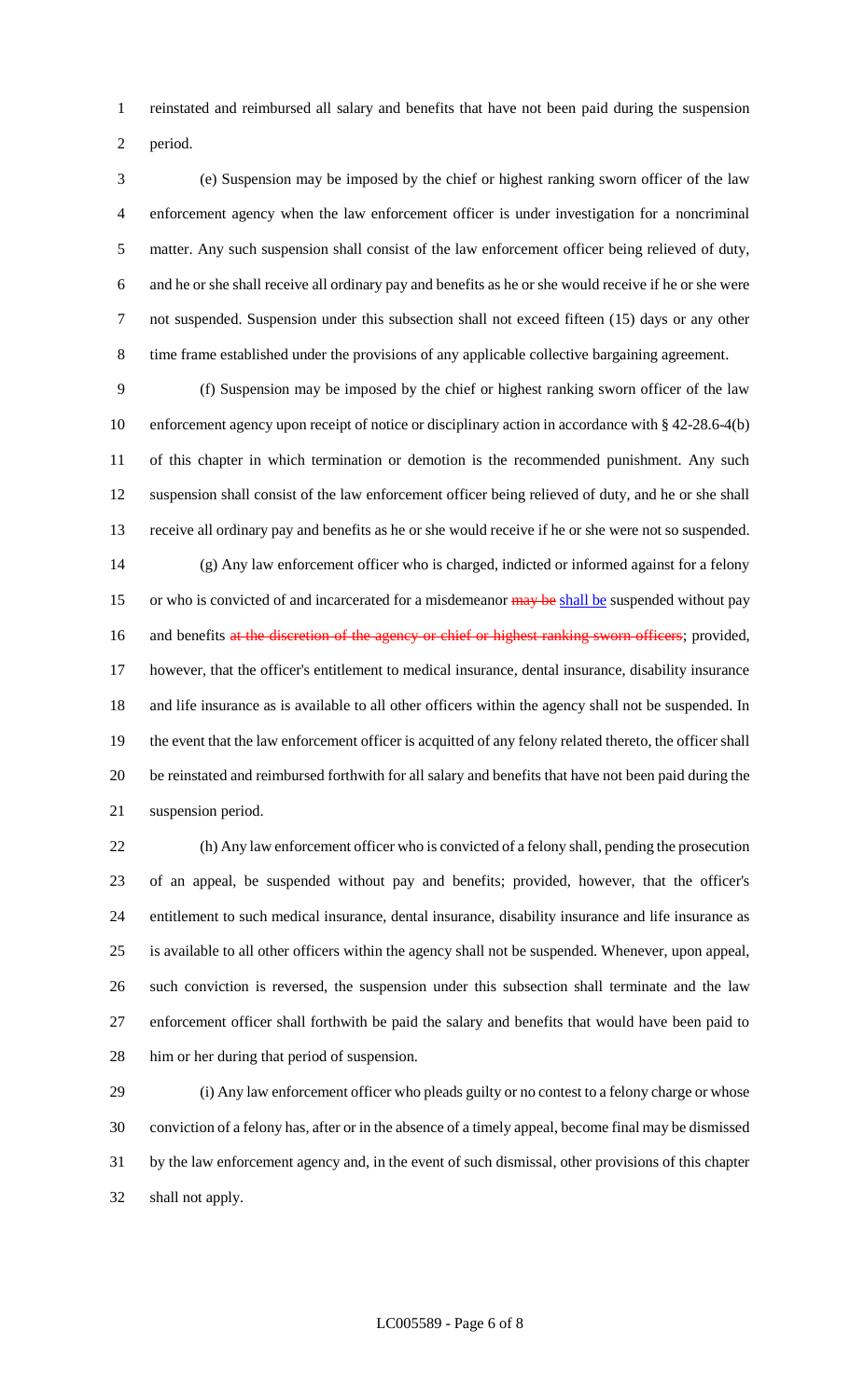1 SECTION 2. This act shall take effect upon passage.

#### $=$ LC005589 ========